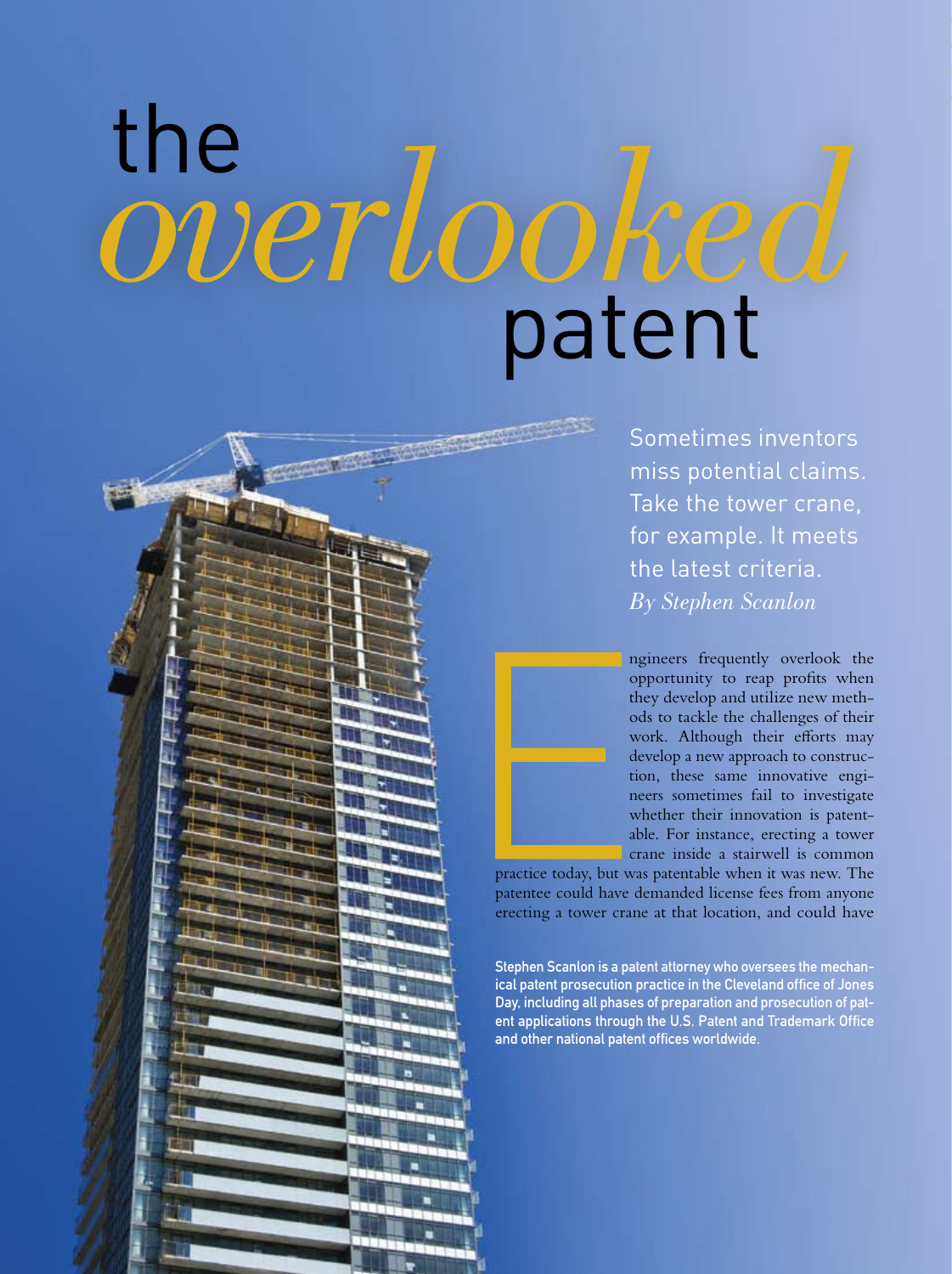spotted infringers from miles away.

As an open vertical space at the core of a building, and also at the likely center of the job site, a stairwell can be an ideal location for a tower crane. This is well known to mechanical engineers familiar with ASME Safety Standard B30.3-2004, Construction Tower Cranes. That standard defines "climbing" as the process of raising a tower crane on or within a structure as the height of the structure increases. The illustrated examples include a braced climbing crane beside a building, and an internal climbing crane inside a building. The internal climbing crane is wedged against the floor slabs in a vertical space that could be a stairwell, elevator shaft, or any other suitable opening that reaches the height of the building.

The practice of locating a tower crane inside a stairwell was once what the law calls "novel and nonobvious." Novelty and nonobviousness are two tests for patentability of an invention, but not the only tests.

A controversial new development in patent law limits the scope of inventions that can qualify as patentable subject matter. Some inventions face a newly imposed test for patentability even if they meet the familiar and customary requirements of being novel and nonobvious. This test, known as the "machine-or-transformation" test, is limiting, but not overly so. For instance, it would not have barred a patent for the process of erecting a tower crane inside a stairwell when that process originated. The new test should not bar patents for similar engineering processes today.

Section 101 of the United States Patent Act provides: "Whoever invents or discovers any new or useful process, machine, manufacture, or composition of matter, or any new and useful improvement thereof, may obtain a patent therefor.…" Although the word "any" appears twice in this definition of patentable subject matter, certain exclusions apply. Laws of nature, natural phenomena, and abstract ideas are fundamental principles that cannot be patented.

Newly invented machines, manufactures, and compositions of matter are physical entities. On the other hand, a newly invented process might simply be a fundamental principle, such as a mathematical process, which is not patentable. This exclusion has been applied frequently but inconsistently throughout the surge of software and business-method patents during the last decade.

Courts have thus employed differing patentability screening tests for process inventions encompassing fundamental principles. Recently, in the case of *In re Bilski*, 545 F.3d 934 (Fed. Cir. 2008), the machine-ortransformation test became the controlling rule of law for determining whether a process qualifies as patentable subject matter.

The benefits of a patent depend entirely on its wording. In each case, the patent begins as an application that a patent attorney prepares in view of technical information provided by the inventors. The application describes the invention with reference to the drawings, and concludes with a list of claims that define the patented scope of the invention. The written description must meet the legal requirements of enablement and best mode.

"Enablement" means that the application must describe the invention well enough to enable a person of ordinary

## A controversial new development in patent law limits the scope of inventions that can qualify as patentable subject matter.

skill in the art to practice the invention without the need for undue experimentation. The "best mode" is what the inventors consider to be the best way to implement the invention. These two legal requirements ensure that the public will gain full knowledge of the invention when the patent expires twenty years after the application filing date.

In exchange for that information, the patentee gains the right to exclude others from practicing the invention defined by the claims.

Unlike the written description, the claims should not describe the invention. Instead, the claims should merely recite the elements of the invention. The goal is to recite only those elements that distinguish the invention from the prior art sufficiently to have the claims allowed at the United States Patent and Trademark Office. Elements unnecessary for allowance at the USPTO should be omitted because a patent is infringed only if every element of a claim is misappropriated by the accused infringer. Your patent attorney will thus draft your applications with the utmost care and attention to the claims so your competitors cannot profit from the invention without infringing the patent.

## **The Bilski Test**

Understanding the landmark Bilski case will help engineers appreciate the potential value of their innovations. In Bilski, the invention in question was a method of hedging risks in commodities trading. The written description in the patent application explained, for

October 2009 | mechanical engineering 47